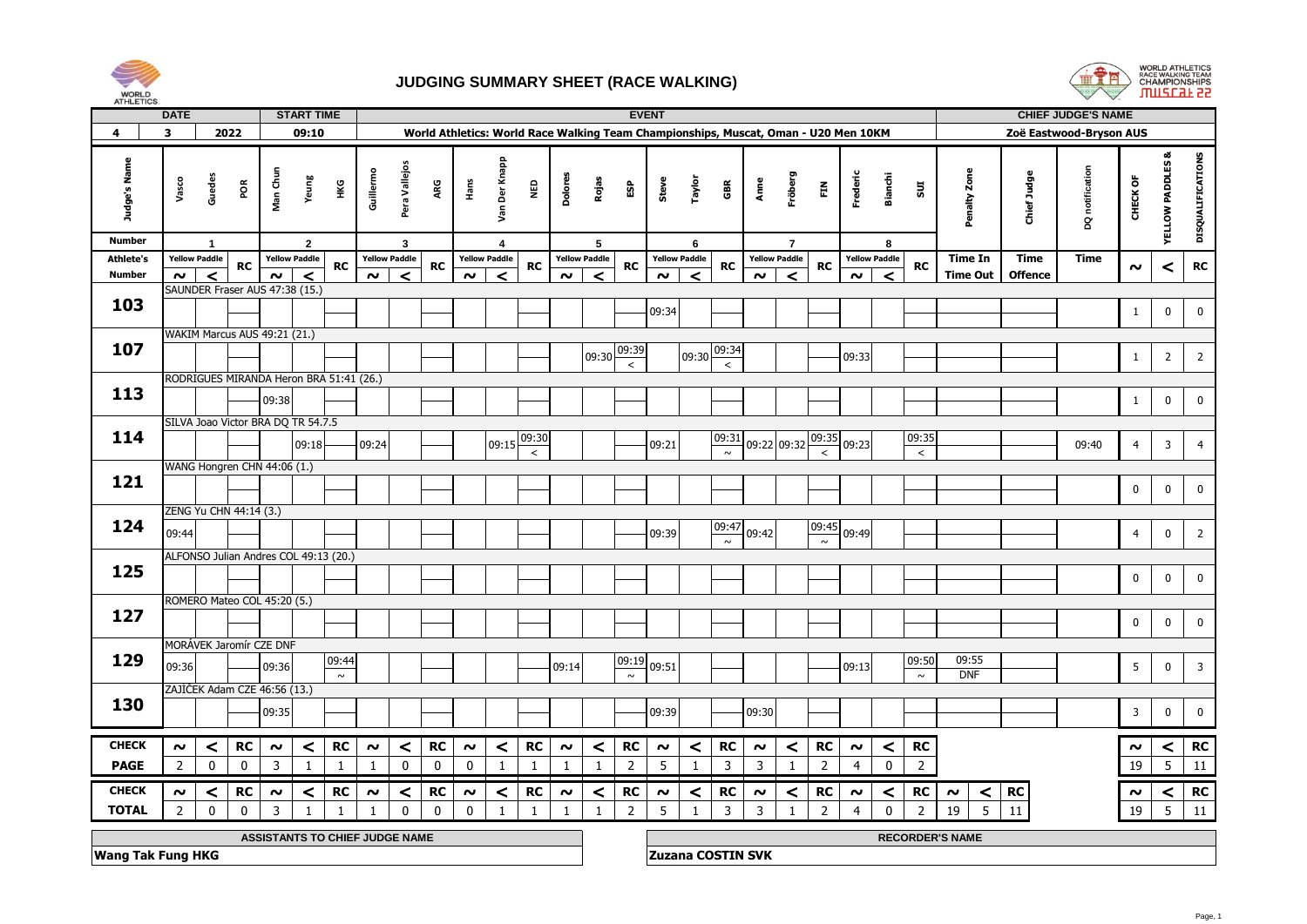



|                  | <b>DATE</b>                    |                                       |                                            |                | <b>START TIME</b> |                | <b>EVENT</b>                                                                        |                      |           |                         |                      |              |                     |                |                |                     |                      |                 |                     |                      | <b>CHIEF JUDGE'S NAME</b> |              |                         |           |                        |                |                 |                     |                            |                         |
|------------------|--------------------------------|---------------------------------------|--------------------------------------------|----------------|-------------------|----------------|-------------------------------------------------------------------------------------|----------------------|-----------|-------------------------|----------------------|--------------|---------------------|----------------|----------------|---------------------|----------------------|-----------------|---------------------|----------------------|---------------------------|--------------|-------------------------|-----------|------------------------|----------------|-----------------|---------------------|----------------------------|-------------------------|
| 4                | 3                              |                                       | 2022                                       |                | 09:10             |                | World Athletics: World Race Walking Team Championships, Muscat, Oman - U20 Men 10KM |                      |           |                         |                      |              |                     |                |                |                     |                      |                 |                     |                      |                           |              | Zoë Eastwood-Bryson AUS |           |                        |                |                 |                     |                            |                         |
|                  |                                |                                       |                                            |                |                   |                |                                                                                     |                      |           |                         |                      |              |                     |                |                |                     |                      |                 |                     |                      |                           |              |                         |           |                        |                |                 |                     |                            |                         |
| Judge's Name     | Vasco                          | Guedes                                | POR                                        | Man Chun       | Yeung             | нĸG            | Guillermo                                                                           | Pera Vallejos        | ARG       | Hans                    | Van Der Knapp        | Qav          | <b>Dolores</b>      | Rojas          | ĒΡ             | Steve               | Taylor               | GBR             | Anne                | Fröberg              | 즢                         | Frederic     | Bianchi                 | $\Xi$     | Penalty Zone           | Chief Judge    | DQ notification | CHECK OF            | œ<br><b>YELLOW PADDLES</b> | DISQUALIFICATIONS       |
| Number           |                                | 1                                     |                                            |                | $\mathbf{2}$      |                |                                                                                     | 3                    |           | $\overline{\mathbf{4}}$ |                      |              |                     | 5              |                |                     | 6                    |                 |                     | $\overline{7}$       |                           |              | 8                       |           |                        |                |                 |                     |                            |                         |
| <b>Athlete's</b> |                                | <b>Yellow Paddle</b>                  | <b>RC</b>                                  |                | Yellow Paddle     | <b>RC</b>      |                                                                                     | <b>Yellow Paddle</b> | <b>RC</b> |                         | <b>Yellow Paddle</b> |              |                     | Yellow Paddle  | <b>RC</b>      |                     | <b>Yellow Paddle</b> | <b>RC</b>       |                     | <b>Yellow Paddle</b> | <b>RC</b>                 |              | Yellow Paddle           | <b>RC</b> | <b>Time In</b>         | <b>Time</b>    | <b>Time</b>     | $\boldsymbol{\sim}$ |                            | <b>RC</b>               |
| <b>Number</b>    | $\sim$                         | $\prec$                               |                                            | $\sim$         | $\prec$           |                | $\sim$                                                                              | $\prec$              |           | $\sim$                  | $\prec$              | RC           | $\boldsymbol{\sim}$ | $\prec$        |                | $\sim$              | $\prec$              |                 | $\sim$              | $\prec$              |                           | $\sim$       | $\prec$                 |           | <b>Time Out</b>        | <b>Offence</b> |                 |                     | <                          |                         |
|                  |                                |                                       | MARTINEZ RODRIGUEZ Oscar ESP 45:25 (7.)    |                |                   |                |                                                                                     |                      |           |                         |                      |              |                     |                |                |                     |                      |                 |                     |                      |                           |              |                         |           |                        |                |                 |                     |                            |                         |
| 139              |                                |                                       |                                            | 09:45          |                   |                |                                                                                     |                      | 09:53     |                         |                      |              | 09:37               |                |                |                     |                      |                 |                     |                      |                           |              |                         |           |                        |                |                 | $\overline{2}$      | $\pmb{0}$                  | $\mathbf{1}$            |
|                  |                                | $\sim$<br>PASTOR Pablo ESP 45:23 (6.) |                                            |                |                   |                |                                                                                     |                      |           |                         |                      |              |                     |                |                |                     |                      |                 |                     |                      |                           |              |                         |           |                        |                |                 |                     |                            |                         |
| 141              |                                |                                       | 09:54<br>09:46                             |                |                   |                |                                                                                     |                      |           |                         |                      |              |                     | 09:38          |                | 09:36               |                      | 09:48           |                     |                      |                           |              |                         |           |                        |                |                 | 3                   | $\mathbf{1}$               | $\mathbf{1}$            |
|                  |                                | RODRIGUEZ ROJAS Pablo ESP 45:54 (9.)  |                                            |                |                   |                |                                                                                     |                      |           |                         |                      |              |                     |                |                |                     |                      | $\sim$          |                     |                      |                           |              |                         |           |                        |                |                 |                     |                            |                         |
| 143              |                                |                                       |                                            |                |                   |                |                                                                                     |                      |           |                         |                      |              |                     |                |                |                     |                      |                 |                     |                      |                           |              |                         |           |                        |                |                 |                     |                            |                         |
|                  |                                |                                       |                                            |                |                   |                |                                                                                     |                      |           |                         |                      |              |                     |                |                |                     |                      |                 |                     |                      |                           |              |                         |           |                        |                |                 | 0                   | 0                          | $\mathbf 0$             |
|                  |                                |                                       | IRINCHEEV Sajan FIN 45:54 (9.) TR 54.7.4   |                |                   |                |                                                                                     |                      |           |                         |                      |              |                     |                |                |                     |                      |                 |                     |                      |                           |              |                         |           |                        |                |                 |                     |                            |                         |
| 147              | 09:27                          |                                       | 09:36                                      |                | 09:44             | 09:52          |                                                                                     |                      |           |                         |                      |              |                     |                |                | 09:30               |                      | 09:39<br>$\sim$ |                     |                      |                           |              |                         |           | $\ast$                 |                |                 | $\overline{2}$      | $\mathbf{1}$               | $\overline{\mathbf{3}}$ |
|                  |                                |                                       | $\sim$<br>WEIGEL Frederick GER 47:47 (16.) |                |                   | $\sim$         |                                                                                     |                      |           |                         |                      |              |                     |                |                |                     |                      |                 |                     |                      |                           |              |                         |           |                        |                |                 |                     |                            |                         |
| 154              |                                |                                       |                                            |                |                   |                | 09:28                                                                               |                      | 09:49     |                         | 09:48                |              |                     |                |                |                     |                      |                 |                     | 09:33                | 09:53                     |              |                         |           |                        |                |                 | $\mathbf{1}$        | $\overline{2}$             | $\overline{2}$          |
|                  |                                |                                       |                                            |                |                   |                |                                                                                     |                      | $\sim$    |                         |                      |              |                     |                |                |                     |                      |                 |                     |                      | $\overline{\phantom{a}}$  |              |                         |           |                        |                |                 |                     |                            |                         |
| 155              |                                |                                       | PAPASTERGIOU Andreas GRE47:22 (14.)        |                |                   |                |                                                                                     |                      |           |                         |                      |              |                     |                |                |                     |                      |                 |                     |                      |                           |              |                         |           |                        |                |                 |                     |                            |                         |
|                  |                                |                                       |                                            |                |                   |                |                                                                                     |                      |           |                         |                      |              |                     |                |                |                     |                      |                 |                     |                      |                           |              |                         |           |                        |                |                 | $\mathbf 0$         | 0                          | $\mathbf 0$             |
|                  |                                |                                       | AMIT IND DQ TR 54.7.5                      |                |                   |                |                                                                                     |                      |           |                         |                      |              |                     |                |                |                     |                      |                 |                     |                      |                           |              |                         |           |                        |                |                 |                     |                            |                         |
| 158              | 09:36                          |                                       | 09:44                                      |                |                   |                | 09:46                                                                               |                      | 09:52     | 09:37                   |                      |              | 09:37               |                | 09:46          | 09:47               |                      |                 | 09:41               |                      |                           | 09:15        |                         | 09:49     | 09:53                  |                | 09:54           | $\overline{7}$      | 0                          | $\overline{4}$          |
|                  |                                |                                       | GIAMPAOLO Diego ITA 44:14 (2.)             |                |                   |                |                                                                                     |                      | $\sim$    |                         |                      |              |                     |                |                |                     |                      |                 |                     |                      |                           |              |                         | $\sim$    |                        |                |                 |                     |                            |                         |
| 165              |                                |                                       |                                            |                |                   |                |                                                                                     |                      |           |                         |                      |              |                     |                |                |                     |                      |                 |                     |                      |                           |              |                         |           |                        |                |                 |                     |                            |                         |
|                  |                                |                                       |                                            | 09:27          |                   |                | 09:46                                                                               |                      |           |                         |                      |              | 09:37               |                |                |                     |                      |                 |                     |                      |                           |              |                         |           |                        |                |                 | 3                   | 0                          | $\mathbf 0$             |
|                  |                                |                                       | LOMUSCIO Nicola ITA 45:33 (8.)             |                |                   |                |                                                                                     |                      |           |                         |                      |              |                     |                |                |                     |                      |                 |                     |                      |                           |              |                         |           |                        |                |                 |                     |                            |                         |
| 166              |                                |                                       |                                            |                |                   |                |                                                                                     |                      |           |                         |                      |              |                     |                |                |                     |                      |                 |                     |                      |                           |              |                         |           |                        |                |                 | 0                   | $\mathbf 0$                | $\mathbf 0$             |
|                  |                                |                                       | NOTARISTEFANO Pietro Pio ITA 46:13 (12.)   |                |                   |                |                                                                                     |                      |           |                         |                      |              |                     |                |                |                     |                      |                 |                     |                      |                           |              |                         |           |                        |                |                 |                     |                            |                         |
| 167              |                                |                                       |                                            |                |                   |                |                                                                                     |                      |           |                         |                      |              |                     |                |                |                     |                      |                 |                     |                      |                           |              |                         |           |                        |                |                 |                     |                            |                         |
|                  |                                |                                       |                                            | 09:35          |                   |                |                                                                                     |                      |           |                         |                      |              |                     |                |                |                     |                      |                 |                     |                      |                           |              |                         |           |                        |                |                 | $\mathbf{1}$        | 0                          | $\mathbf 0$             |
|                  |                                |                                       |                                            |                |                   |                |                                                                                     |                      |           |                         |                      |              |                     |                |                |                     |                      |                 |                     |                      |                           |              |                         |           |                        |                |                 |                     |                            |                         |
| <b>CHECK</b>     | $\boldsymbol{\sim}$            | $\prec$                               | <b>RC</b>                                  | $\sim$         | $\prec$           | <b>RC</b>      | $\boldsymbol{\sim}$                                                                 | $\prec$              | <b>RC</b> | $\boldsymbol{\sim}$     | $\,<$                | <b>RC</b>    | $\sim$              | $\prec$        | <b>RC</b>      | $\boldsymbol{\sim}$ | $\,<$                | <b>RC</b>       | $\boldsymbol{\sim}$ | $\,<$                | <b>RC</b>                 | $\sim$       | $\prec$                 | RC        |                        |                |                 | $\sim$              | ≺                          | RC                      |
| <b>PAGE</b>      | $\overline{2}$                 | $\pmb{0}$                             | $\overline{2}$                             | $\overline{4}$ | 1                 | 1              | $\overline{3}$                                                                      | $\pmb{0}$            | 3         | $\overline{2}$          | $\mathbf{1}$         | $\mathbf 0$  | 3                   | $\mathbf{1}$   | 1              | $\overline{3}$      | $\pmb{0}$            | $\overline{2}$  | $\mathbf{1}$        | $\mathbf{1}$         | 1                         | $\mathbf{1}$ | $\pmb{0}$               | 1         |                        |                |                 | 19                  | $\overline{4}$             | 11                      |
|                  |                                |                                       |                                            |                |                   |                |                                                                                     |                      |           |                         |                      |              |                     |                |                |                     |                      |                 |                     |                      |                           |              |                         |           |                        |                |                 |                     |                            |                         |
| <b>CHECK</b>     | $\sim$                         | ≺                                     | <b>RC</b>                                  | $\sim$         | ≺                 | <b>RC</b>      | $\sim$                                                                              | ≺                    | <b>RC</b> | $\sim$                  | <                    | <b>RC</b>    | $\sim$              | ≺              | RC             | $\sim$              | ≺                    | <b>RC</b>       | $\sim$              | $\prec$              | <b>RC</b>                 | $\sim$       | <                       | <b>RC</b> | ≺<br>$\sim$            | RC             |                 | $\sim$              | <                          | RC                      |
| <b>TOTAL</b>     | $\overline{4}$                 | 0                                     | $\overline{2}$                             | $\overline{7}$ | $\overline{2}$    | $\overline{2}$ | $\overline{4}$                                                                      | 0                    | 3         | $\overline{2}$          | $\overline{2}$       | $\mathbf{1}$ | 4                   | $\overline{2}$ | $\overline{3}$ | 8                   | 1                    | 5               | $\overline{4}$      | $\overline{2}$       | $\overline{3}$            | 5            | $\mathbf 0$             | 3         | 9<br>38                | 22             |                 | 38                  | 9                          | 22                      |
|                  | ASSISTANTS TO CHIEF JUDGE NAME |                                       |                                            |                |                   |                |                                                                                     |                      |           |                         |                      |              |                     |                |                |                     |                      |                 |                     |                      |                           |              |                         |           |                        |                |                 |                     |                            |                         |
|                  |                                |                                       |                                            |                |                   |                |                                                                                     |                      |           |                         |                      |              |                     |                |                |                     |                      |                 |                     |                      |                           |              |                         |           | <b>RECORDER'S NAME</b> |                |                 |                     |                            |                         |

**Wang Tak Fung HKG Zuzana COSTIN SVK**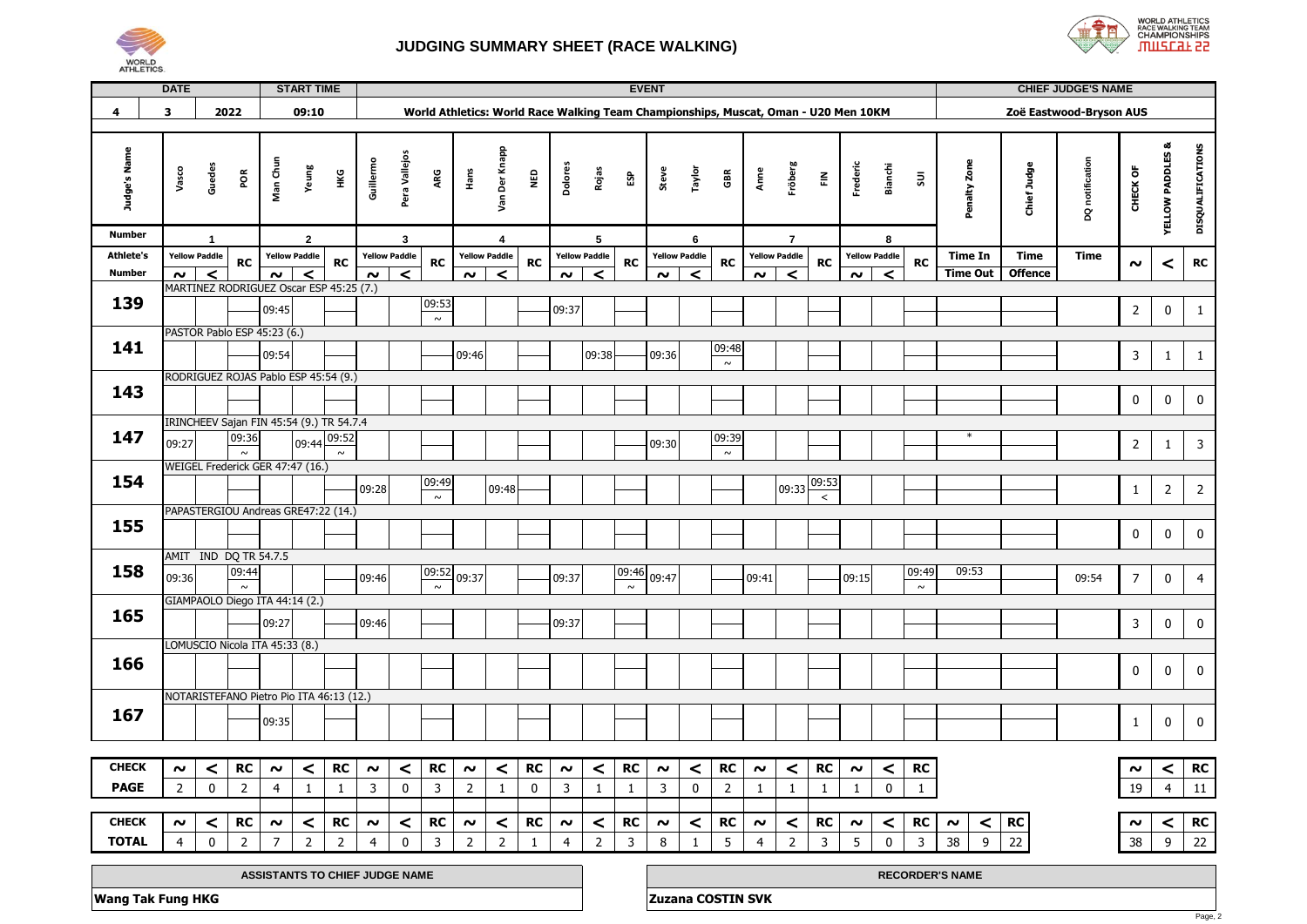

## **JUDGING SUMMARY SHEET (RACE WALKING)**



Page, 3

|                                   | <b>DATE</b> |                                              |                |                     | <b>START TIME</b>                      |                |                     |                           |                                                                                     |                     |                           |                |                     |                           |                | <b>EVENT</b>        |                                         |                 |                     |                                                 |                |                          |                                                 |                 |                   |                | <b>CHIEF JUDGE'S NAME</b> |                     |                             |                   |
|-----------------------------------|-------------|----------------------------------------------|----------------|---------------------|----------------------------------------|----------------|---------------------|---------------------------|-------------------------------------------------------------------------------------|---------------------|---------------------------|----------------|---------------------|---------------------------|----------------|---------------------|-----------------------------------------|-----------------|---------------------|-------------------------------------------------|----------------|--------------------------|-------------------------------------------------|-----------------|-------------------|----------------|---------------------------|---------------------|-----------------------------|-------------------|
| 4                                 | 3           |                                              | 2022           |                     | 09:10                                  |                |                     |                           | World Athletics: World Race Walking Team Championships, Muscat, Oman - U20 Men 10KM |                     |                           |                |                     |                           |                |                     |                                         |                 |                     |                                                 |                |                          |                                                 |                 |                   |                | Zoë Eastwood-Bryson AUS   |                     |                             |                   |
|                                   |             |                                              |                |                     |                                        |                |                     |                           |                                                                                     |                     |                           |                |                     |                           |                |                     |                                         |                 |                     |                                                 |                |                          |                                                 |                 |                   |                |                           |                     |                             |                   |
| Judge's Name                      | Vasco       | Guedes                                       | POR            | Man Chun            | Yeung                                  | НKG            | Guillermo           | Pera Vallejos             | ARG                                                                                 | Hans                | Der Knapp<br>S<br>S       | NED            | Dolores             | Rojas                     | ΕSΡ            | Steve               | Taylor                                  | GBR             | Anne                | Fröberg                                         | 룬              | Frederic                 | <b>Bianchi</b>                                  | $\Xi$           | Penalty Zone      | Chief Jdge     | DQ notification           | CHECK OF            | <b>YELLOW PADDLES &amp;</b> | DISQUALIFICATIONS |
| <b>Number</b><br><b>Athlete's</b> |             | 1<br><b>Yellow Paddle</b>                    |                |                     | $\overline{2}$<br><b>Yellow Paddle</b> |                |                     | 3<br><b>Yellow Paddle</b> |                                                                                     |                     | 4<br><b>Yellow Paddle</b> |                |                     | 5<br><b>Yellow Paddle</b> |                |                     | $6\overline{6}$<br><b>Yellow Paddle</b> |                 |                     | $\overline{\mathbf{7}}$<br><b>Yellow Paddle</b> |                |                          | $\overline{\mathbf{8}}$<br><b>Yellow Paddle</b> |                 | <b>Time In</b>    | <b>Time</b>    | <b>Time</b>               |                     |                             |                   |
| <b>Number</b>                     | $\sim$      | $\prec$                                      | <b>RC</b>      | $\sim$              | $\,<$                                  | <b>RC</b>      | $\boldsymbol{\sim}$ | ≺                         | <b>RC</b>                                                                           | $\boldsymbol{\sim}$ | $\prec$                   | <b>RC</b>      | $\boldsymbol{\sim}$ | ≺                         | <b>RC</b>      | $\sim$              | $\prec$                                 | <b>RC</b>       | $\sim$              | $\prec$                                         | <b>RC</b>      | $\sim$                   | ≺                                               | <b>RC</b>       | <b>Time Out</b>   | <b>Offence</b> |                           | $\sim$              | $\,<\,$                     | ${\sf RC}$        |
|                                   |             | KUNBOLATULY Nurzat KAZ 52:00 (27.)           |                |                     |                                        |                |                     |                           |                                                                                     |                     |                           |                |                     |                           |                |                     |                                         |                 |                     |                                                 |                |                          |                                                 |                 |                   |                |                           |                     |                             |                   |
| 173                               |             | 09:49                                        |                |                     | 09:49                                  |                |                     |                           |                                                                                     |                     |                           |                |                     |                           |                | 09:21               |                                         | 09:30<br>$\sim$ |                     |                                                 |                |                          |                                                 |                 |                   |                |                           | $\mathbf{1}$        | $\overline{2}$              | $\mathbf{1}$      |
|                                   |             | WAFULA Heristone Wanyonyi KEN 45:18 (4.)     |                |                     |                                        |                |                     |                           |                                                                                     |                     |                           |                |                     |                           |                |                     |                                         |                 |                     |                                                 |                |                          |                                                 |                 |                   |                |                           |                     |                             |                   |
| 177                               | 09:44       |                                              |                |                     |                                        |                | 09:22               |                           |                                                                                     | 09:37               |                           | 09:46          | 09:37               |                           | 09:46          | 09:47               |                                         |                 | 09:41               |                                                 | 09:48          | 09:49                    |                                                 |                 | 09:53             |                |                           | $\overline{7}$      | $\mathbf 0$                 | 3                 |
|                                   |             |                                              |                |                     |                                        |                |                     |                           |                                                                                     |                     |                           | $\sim$         |                     |                           | $\sim$         |                     |                                         |                 |                     |                                                 | $\sim$         |                          |                                                 |                 | 09:54             |                |                           |                     |                             |                   |
| 178                               |             | LININS Raivo LAT 49:46 (22.)                 |                |                     |                                        |                |                     |                           |                                                                                     |                     |                           |                |                     |                           |                |                     |                                         |                 |                     |                                                 |                |                          |                                                 |                 |                   |                |                           |                     |                             |                   |
|                                   |             |                                              |                |                     |                                        |                |                     |                           |                                                                                     |                     |                           |                |                     |                           |                |                     |                                         |                 |                     |                                                 |                |                          |                                                 |                 |                   |                |                           | $\mathbf 0$         | $\mathbf 0$                 | $\pmb{0}$         |
|                                   |             | DUMBLIAUSKAS Ignas LTU 50:15 (24.)           |                |                     |                                        |                |                     |                           |                                                                                     |                     |                           |                |                     |                           |                |                     |                                         |                 |                     |                                                 |                |                          |                                                 |                 |                   |                |                           |                     |                             |                   |
| 179                               |             | 09:38                                        |                |                     |                                        |                |                     |                           |                                                                                     |                     |                           |                |                     |                           |                |                     |                                         |                 |                     |                                                 |                |                          |                                                 |                 |                   |                |                           | $\pmb{0}$           | $\mathbf{1}$                | $\pmb{0}$         |
|                                   |             | AL DUGHAISHI Hamed OMA 1:06:55 (31.)         |                |                     |                                        |                |                     |                           |                                                                                     |                     |                           |                |                     |                           |                |                     |                                         |                 |                     |                                                 |                |                          |                                                 |                 |                   |                |                           |                     |                             |                   |
| 186                               |             | 09:47                                        |                |                     |                                        |                |                     |                           |                                                                                     |                     |                           |                |                     | 09:32                     |                |                     |                                         |                 |                     |                                                 |                |                          |                                                 |                 |                   |                |                           | $\mathbf 0$         | $\overline{2}$              | $\mathbf 0$       |
|                                   |             | AL JABRI Mohammed OMA 1:20:41 (32.)          |                |                     |                                        |                |                     |                           |                                                                                     |                     |                           |                |                     |                           |                |                     |                                         |                 |                     |                                                 |                |                          |                                                 |                 |                   |                |                           |                     |                             |                   |
| 191                               |             |                                              |                |                     |                                        |                |                     |                           |                                                                                     |                     |                           |                |                     |                           |                |                     |                                         |                 |                     |                                                 |                |                          |                                                 |                 |                   |                |                           |                     |                             |                   |
|                                   |             |                                              |                |                     |                                        |                |                     |                           |                                                                                     |                     |                           |                |                     | 09:43                     |                |                     |                                         |                 |                     |                                                 |                |                          |                                                 |                 |                   |                |                           | $\mathbf 0$         | $\mathbf{1}$                | $\mathbf 0$       |
|                                   |             | AL SIYABY Khalid OMA 1:00:31 (30.)           |                |                     |                                        |                |                     |                           |                                                                                     |                     |                           |                |                     |                           |                |                     |                                         |                 |                     |                                                 |                |                          |                                                 |                 |                   |                |                           |                     |                             |                   |
| 193                               |             |                                              |                |                     |                                        |                |                     |                           |                                                                                     |                     |                           |                |                     |                           |                |                     |                                         |                 |                     |                                                 |                |                          |                                                 |                 |                   |                |                           | 0                   | 0                           | $\mathbf 0$       |
|                                   |             | APAZA EMANUEL Apaza PER 48:18 (18.)          |                |                     |                                        |                |                     |                           |                                                                                     |                     |                           |                |                     |                           |                |                     |                                         |                 |                     |                                                 |                |                          |                                                 |                 |                   |                |                           |                     |                             |                   |
| 194                               |             |                                              |                |                     |                                        |                |                     |                           |                                                                                     |                     |                           |                |                     |                           |                | 09:40               |                                         |                 | 09:32               |                                                 |                |                          |                                                 |                 |                   |                |                           | $\overline{2}$      | $\mathbf 0$                 | $\mathbf 0$       |
|                                   |             |                                              |                |                     |                                        |                |                     |                           |                                                                                     |                     |                           |                |                     |                           |                |                     |                                         |                 |                     |                                                 |                |                          |                                                 |                 |                   |                |                           |                     |                             |                   |
|                                   |             | CCANTO ARGOMEDO Jaime Roliño PER 48:34 (19.) |                |                     |                                        |                |                     |                           |                                                                                     |                     |                           |                |                     |                           |                |                     |                                         |                 |                     |                                                 |                |                          |                                                 |                 |                   |                |                           |                     |                             |                   |
| 195                               |             |                                              |                |                     |                                        |                |                     |                           |                                                                                     |                     |                           |                |                     |                           |                | 09:40               |                                         |                 |                     |                                                 |                | 09:32                    |                                                 | 09:42<br>$\sim$ |                   |                |                           | $\overline{2}$      | 0                           | $\mathbf{1}$      |
|                                   |             | PIECUCH Kamil POL 50:003 (23.)               |                |                     |                                        |                |                     |                           |                                                                                     |                     |                           |                |                     |                           |                |                     |                                         |                 |                     |                                                 |                |                          |                                                 |                 |                   |                |                           |                     |                             |                   |
| 197                               |             |                                              |                |                     |                                        |                | 09:40               |                           | 09:49                                                                               |                     |                           |                |                     |                           |                |                     |                                         |                 |                     |                                                 |                |                          |                                                 |                 |                   |                |                           | $\mathbf{1}$        | $\mathbf 0$                 |                   |
|                                   |             |                                              |                |                     |                                        |                |                     |                           | $\sim$                                                                              |                     |                           |                |                     |                           |                |                     |                                         |                 |                     |                                                 |                |                          |                                                 |                 |                   |                |                           |                     |                             | $\mathbf{1}$      |
|                                   |             |                                              |                |                     |                                        |                |                     |                           |                                                                                     |                     |                           |                |                     |                           |                |                     |                                         |                 |                     |                                                 |                |                          |                                                 |                 |                   |                |                           |                     |                             |                   |
| <b>CHECK</b>                      | ົ           | $\,<$                                        | <b>RC</b>      | $\boldsymbol{\sim}$ | $\,<$                                  | <b>RC</b>      | $\sim$              | $\,<$                     | <b>RC</b>                                                                           | $\boldsymbol{\sim}$ | $\,<$                     | <b>RC</b>      | $\boldsymbol{\sim}$ | $\prec$                   | <b>RC</b>      | $\boldsymbol{\sim}$ | $\,<$                                   | <b>RC</b>       | $\boldsymbol{\sim}$ | $\,<$                                           | RC             | $\boldsymbol{\sim}$      | $\prec$                                         | ${\sf RC}$      |                   |                |                           | $\boldsymbol{\sim}$ | ≺                           | RC                |
| <b>PAGE</b>                       | 1           | 3                                            | 0              | $\mathbf 0$         | $\mathbf{1}$                           | 0              | 2                   | 0                         | $\mathbf{1}$                                                                        | $\mathbf{1}$        | $\mathbf 0$               | $\mathbf{1}$   | $\mathbf{1}$        | $\overline{2}$            | 1              | $\overline{4}$      | 0                                       | $\mathbf{1}$    | $\overline{2}$      | $\mathbf 0$                                     | 1              | $\overline{2}$           | 0                                               | $\mathbf{1}$    |                   |                |                           | 13                  | 6                           | $\boldsymbol{6}$  |
| <b>CHECK</b>                      |             |                                              |                |                     |                                        |                |                     |                           |                                                                                     |                     |                           |                |                     |                           |                |                     |                                         |                 |                     |                                                 |                |                          |                                                 |                 |                   |                |                           |                     |                             |                   |
|                                   | $\sim$      | $\prec$                                      | RC             | $\sim$              | $\,<$                                  | RC             | $\sim$              | $\prec$<br>$\mathbf{0}$   | RC                                                                                  | $\sim$              | $\prec$                   | RC             | $\boldsymbol{\sim}$ | ≺                         | RC             | $\sim$              | $\,<$                                   | RC              | $\sim$              | $\,<$                                           | RC             | $\sim$<br>$\overline{7}$ | $\prec$                                         | RC              | $\prec$<br>$\sim$ | RC             |                           | $\sim$<br>51        | ≺<br>15                     | RC                |
| <b>TOTAL</b>                      | 5           | 3                                            | $\overline{2}$ | $\overline{7}$      | $\overline{3}$                         | $\overline{2}$ | 6                   |                           | $\overline{4}$                                                                      | 3                   | $\overline{2}$            | $\overline{2}$ | 5                   | $\overline{4}$            | $\overline{4}$ | 12                  | $\mathbf{1}$                            | 6               | 6                   | $\overline{2}$                                  | $\overline{4}$ |                          | $\mathbf 0$                                     | $\overline{4}$  | 51<br>15          | 28             |                           |                     |                             | 28                |

| <b>JUDGE NAME</b><br><b>JTANTS TO CHIEF</b><br><b>ASSI</b> | <b>CORDER'S NAME</b>        |
|------------------------------------------------------------|-----------------------------|
| <b>Tak Fung HKG</b><br>Wang T                              | <b>COSTIN SVK</b><br>Zuzana |